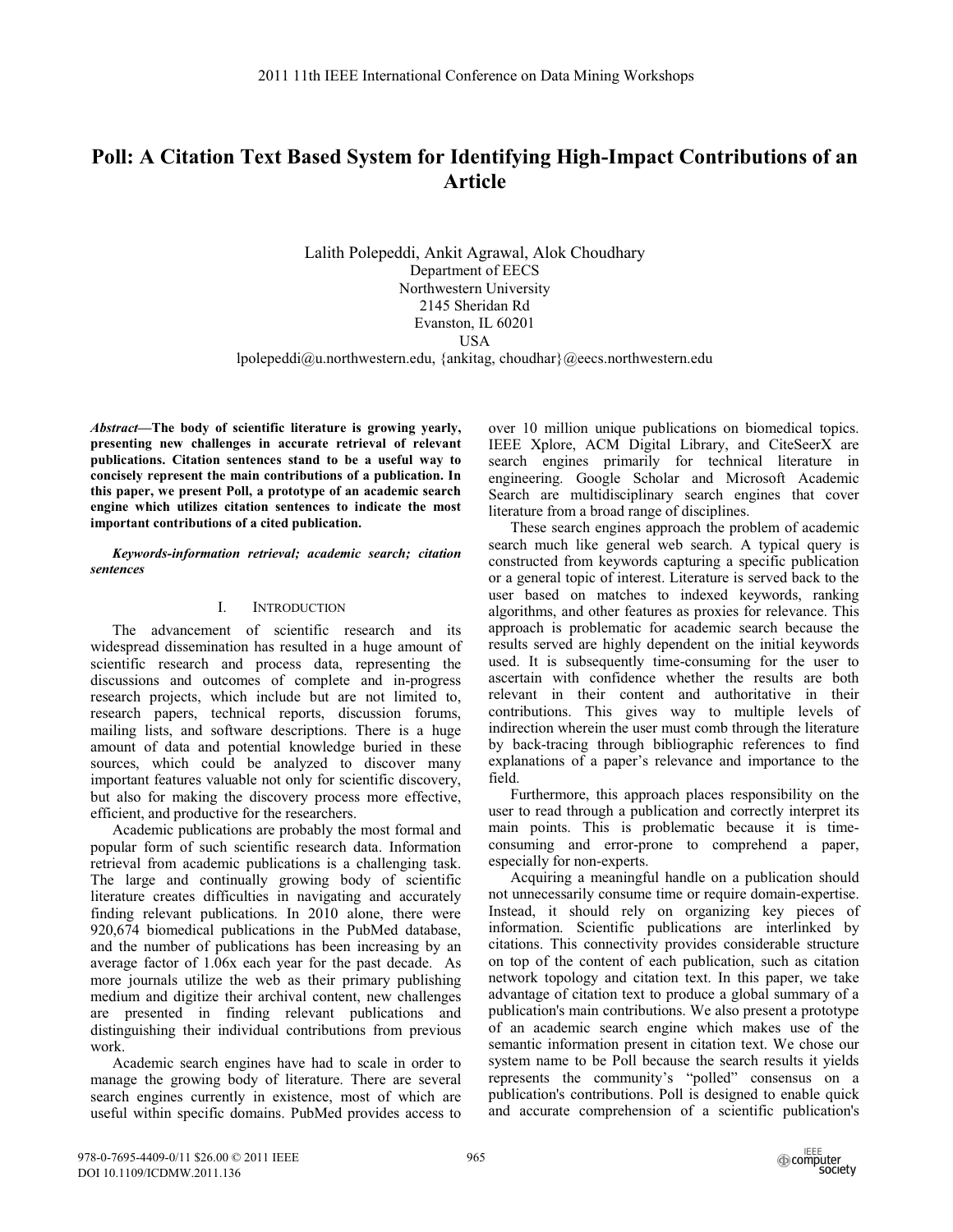main contributions. The prototype is available at http://info.eecs.northwestern.edu/~lpolepeddi/poll/.

Section II gives an overview of our goals in designing Poll. In Section III, we describe the semantic value present in citation text. To test the utility of citation text for academic search, we implemented a search engine (Section IV and V). In Section VI, we discuss future directions for this work.

## II. DESIGN GOALS

Our central goal is to find the main points of a publication quickly. Citation text is particularly useful to do this because it represents human-curated, peer-reviewed summaries of a publication's content. Our system maps citation text to the publication(s) it attributes, thereby computationally organizing key pieces of information in favor of manual back-tracking through references and keyword hunting.

Another important goal is to ensure this mapping is upto-date. Maintaining a current citation network is critical to find newly established semantic relationships between publications. Maintaining a comprehensive archive of these related semantic content is important to us because we think some of the most interesting research will involve mining this data. This content is otherwise difficult to obtain because they are distributed across several individual publications.

Our final design goal is to improve the quality of academic search engines. We believe that academic search engines should tell stories. A publication is meaningful not in isolation, but in context of other related publications. Gleaning this context manually is time-consuming and errorprone because it involves back-tracking through references. Academic search engines generate citation networks by virtue of crawling publications, and this network can be leveraged to serve up the unique contributions of a given publication as reported by other related publications.

## III. SCIENTIFIC RESEARCH NETWORK

Most publications include a literature survey to define the context of their presented work. In theory, every claim made in a publication must be substantiated with attribution to previous work. A paper derives its credibility in part from well-chosen citations. Authors pick and choose the best content from prior work and summarize the main contributions of that work with one or two citation sentences. The citation text offer human curated micro-reviews of the cited paper's contributions. The relationship between papers and their link text is described in Figure 1.

Current academic search engines incorporate citation structure prominently into their ranking algorithms in the form of citation counts. Citation text is not noticeably featured. We believe there is additional semantic information in citation text about an article's unique contributions that can help improve academic search. To achieve this goal, we have built a crawling and mapping system that keeps a database of publications and the citation text pointing to them. The database will searchable from our search engine Poll.

## IV. SCIENTIFIC RESEARCH NETWORK

Poll follows a pipeline architecture, illustrated in Figure 2. First, the system checks a list of journals to discover newly published articles. The full text each article is retrieved, passed through a pre-processing phase which normalizes text into a standard form, and subsequently stored. Full text is tokenized into sentences, and sentences containing citations are mapped to their corresponding referenced source. Most of Poll is implemented in Python.

## *A. Journal Server*

The Journal Server discovers newly published articles. The dataset for the current system prototype is the PubMed Central Open Access Subset, a collection of articles in the biomedical sciences provided by the US National Institutes of Health's National Library of Medicine (NIH/NLM). While articles in the Open Access Subset are still protected by copyright, they have been made available under a Creative Commons or similar license that allows for more liberal use. As of 10/14/2011, there are 355,670 publications archived in the Open Access Subset. As most journals require paid subscriptions to access full-text publications, we chose the Open Access Subset for our system prototype to demonstrate the concept of utilizing citation text.

## *B. Crawler*

Fetching newly published articles is done in parallel by a mulit-threaded crawler. A publication is assigned a unique ID, its title, authors, journal, date published, PubMed Identifier (PMID), PubMed Central Identifier (PMCID), full text content when available, and URL are retrieved, and subsequently stored into a repository. We use MySQL for Poll's repository. Tables are indexed on title, PMID, and PMCID for fast retrieval.

#### *C. Mapper*

The mapper performs a number of functions. It parses citation sentences from a publication's full text. Full text is tokenized into sentences, and citation sentences are extracted based on the presence of anchor links pointing to the publication's bibliography. Citation sentences are mapped to



Figure 1. (a) Bibliographic reference  $R$  is cited by three publications P1, P2, and P3. Each of these publications summarize the relevance of  $R$  in the form of their citation sentences. These citation sentences can be aggregated and presented as the major contributions, or main points, of  $R$  (b).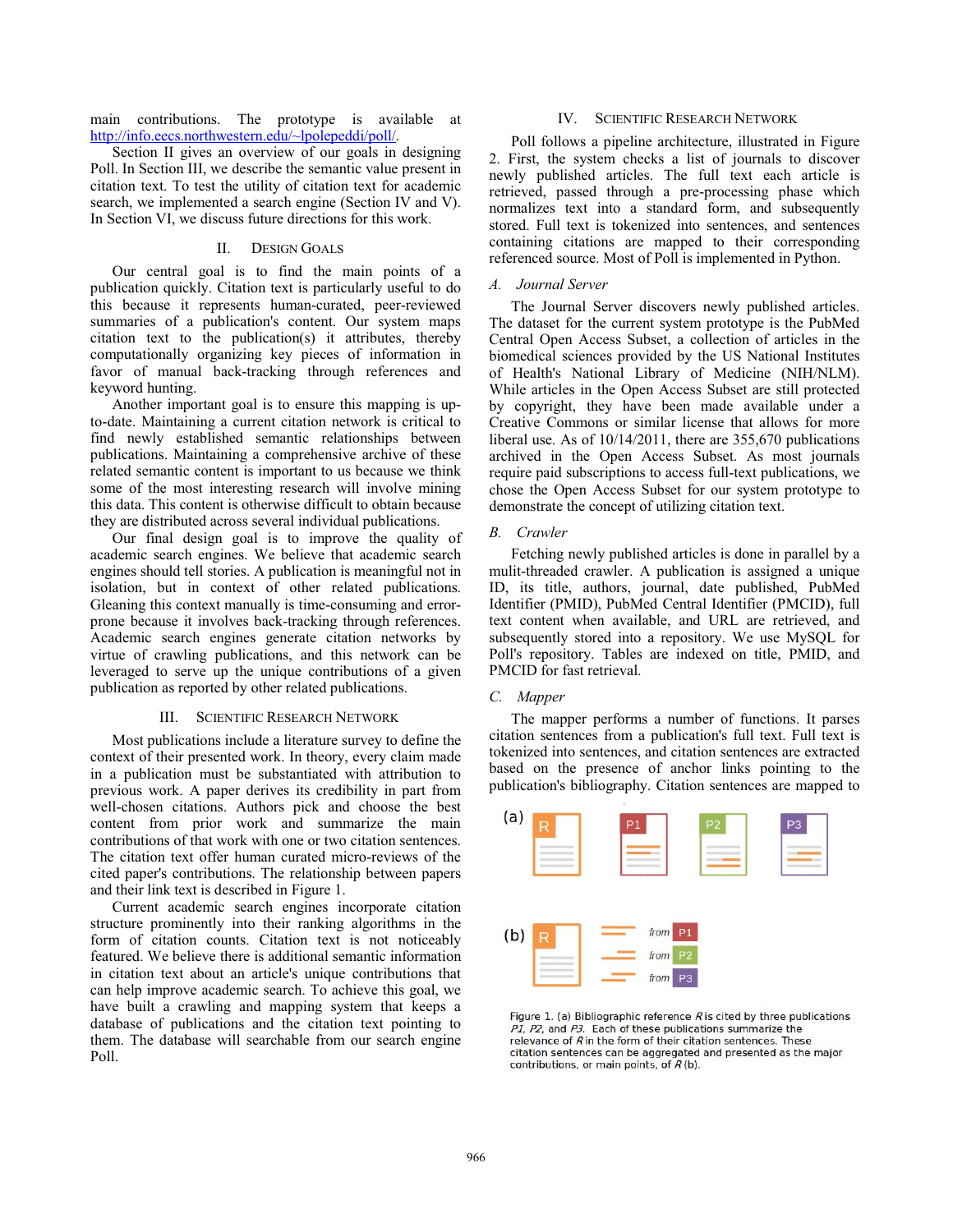their corresponding bibliographic reference and stored. This mapping is displayed via the Searcher component of the system when a user submits a query for a paper of interest.

## V. IMPLEMENTATION

We implemented a search engine that uses publications from the PubMed Central Open Access Subset in order to test the usefulness of link text in search (available at http://info.eecs.northwestern.edu/~lpolepeddi/poll/). A user queries the system using keywords capturing a general field or specific publication of interest. To answer the query, the system returns a list of publications that contain one or more of the search terms in their titles. The user selects a publication of interest and is returned with a list of citation text from citing work. Each citation text is listed with the title and authors of its corresponding publication.

Figure 3 gives a sample of results returned for the publication "The human disease network" [9]. The queried publication's citation, title, and authors are given at the top of the page, while its summary as cited by other publications are given under "Main Points." The citing publication and authors are given under each citation summary. A user can skim through these sentences and quickly get a reasonably good understanding of the paper's contributions.

### VI. CONCLUSION AND FUTURE WORK

In this paper, we mapped citation sentences to their cited publications as a way to quickly grasp the main points of those publications. We implemented Poll, a prototype of an academic search engine, to test the value of citation text in academic search.

In our implementation, we saw several opportunities to improve search quality. Currently Poll is limited to data available in the PubMed Central Open Access Subset. Although there are millions of papers available in PubMed, their text may not be used for research purposes due to stringent copyright restrictions. We were only able to use the  $\sim$ 355,000 papers deposited in the Open Access subset since they have been made available under a Creative Commons or similar license. Poll relies on a rich citation network topology, specifically a rich backlinking structure, and its usefulness improves as it incorporates more publications into this network. The main difficulty in implementing our system was an inability to access orders of magnitude more publications due to copyright restrictions. In order achieve our design goal of maintaining a comprehensive archive of related semantic content, Poll will need to access a broader



Figure 2. High level Poll architecture.

range of articles from publishers.

Poll will likewise need to support heterogeneity in citation formatting. PubMed Central is fairly consistent in using in-line parenthetical citations with hyperlinks to the corresponding reference, so citation sentences are easy to identify. However, citation formats can vary across different publishers, so Poll must be able to handle this variance in order to reliably detect citation sentences. Sugiyama et al developed a supervised classifier to detect citation sentences in publications that could be an option to incorporate into Poll [10].

There are also opportunities for improving the results yielded to the user. Currently Poll's mapper extracts only the sentences with in-line parenthetical citations. In doing so, some of the sentences served in the results read as if they are out of context. For example, the second result sentence in Figure 3 reads, "From this perspective, metabolism-related diseases are of special interest because high-quality molecular interaction maps exist for human cell metabolism (15, 16)..." It is unclear what perspective this sentence is referring to. The result sentence would likely be clarified if the preceding sentence was also included. Therefore, including the sentences immediately preceding and following a citation sentence may provide more context and make for a more coherent result.

The second result sentence in Figure 3 also refers to four papers, and it is unclear which of these four relates to "The human disease network." Applying a formatting signal, such as selectively boldfacing the respective portion of the multicitation sentence, would be useful to clarify which citation summary is a main point of the queried publication.

Ranking algorithms may also be applied to Poll's results to present the citation sentences in order of relevance. Based on our observations, a high citation count doesn't necessarily mean that the publication has more relevant citing sentences. Yet citation count figures prominently into the ranking algorithms used by existing academic search engines. We see an opportunity to improve ranking based on a publication's total factual content in addition to citation index. Applying ranking algorithms will also organize results for sensible consumption by the user. If a reference is cited by several articles, it will have several citations sentences and the user will have to go through a lot of text. By including sentences immediately preceding and following a citation sentence, this problem would be compounded. Ranking citation sentences will be a useful step before presenting them to the user.

#### ACKNOWLEDGMENT

We would like to thank Sanchit Misra for system administration support. We would also like to thank Ed Sequiera for discussions about PubMed Central copyright policies, and the PubMed Central team for making the Open Access Subset available. This work is supported in part by NSF award numbers CCF-0621443, OCI-0724599, CCF-0833131, CNS-0830927, IIS-0905205, OCI-0956311, CCF-0938000, CCF-1043085, CCF-1029166, and OCI-1144061, and in part by DOE grants DE-FC02-07ER25808, DE-FG02- 08ER25848, DE-SC0001283, DE-SC0005309, and DE-SC0005340.